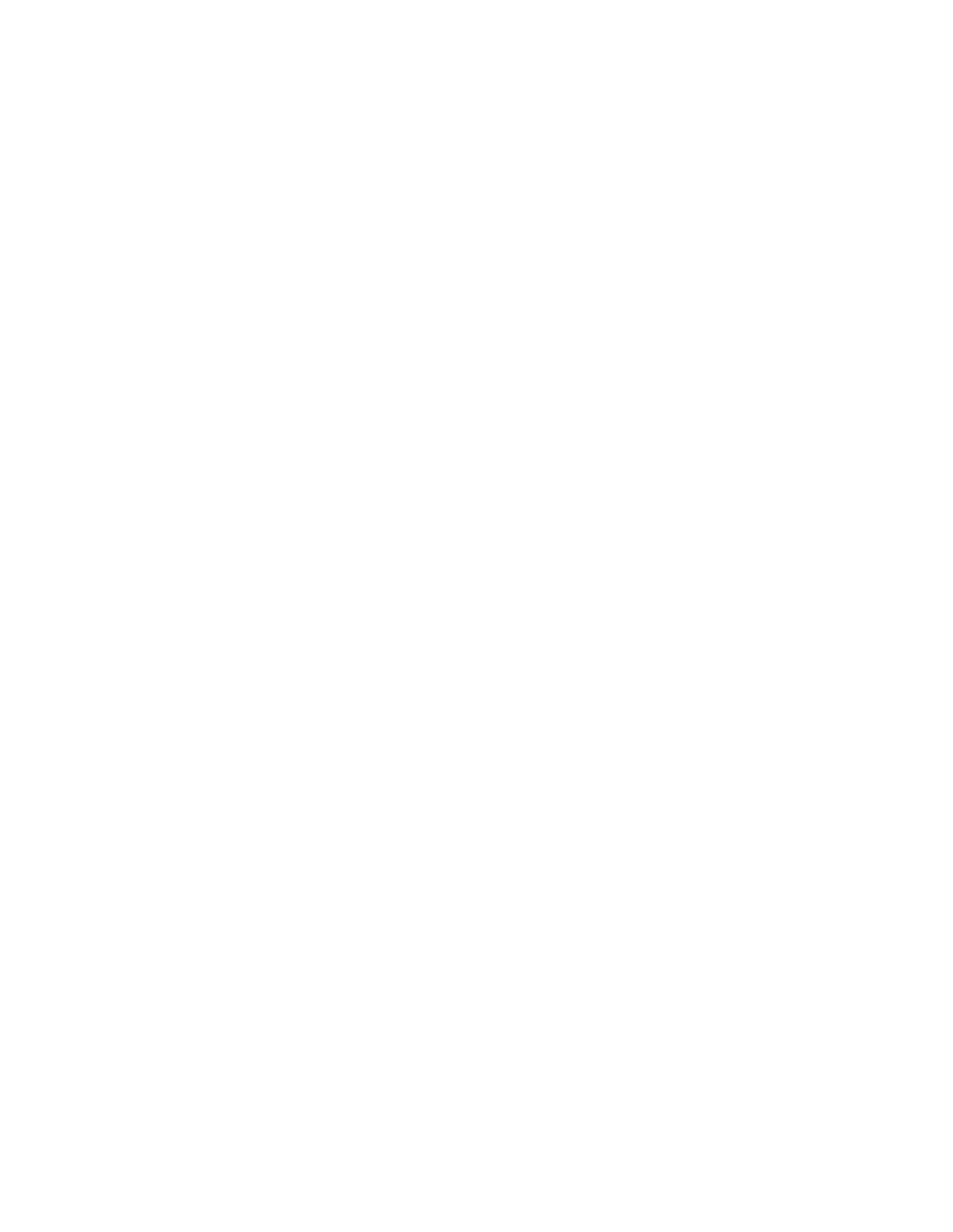# **Contents**

# **Figures**

# **Tables**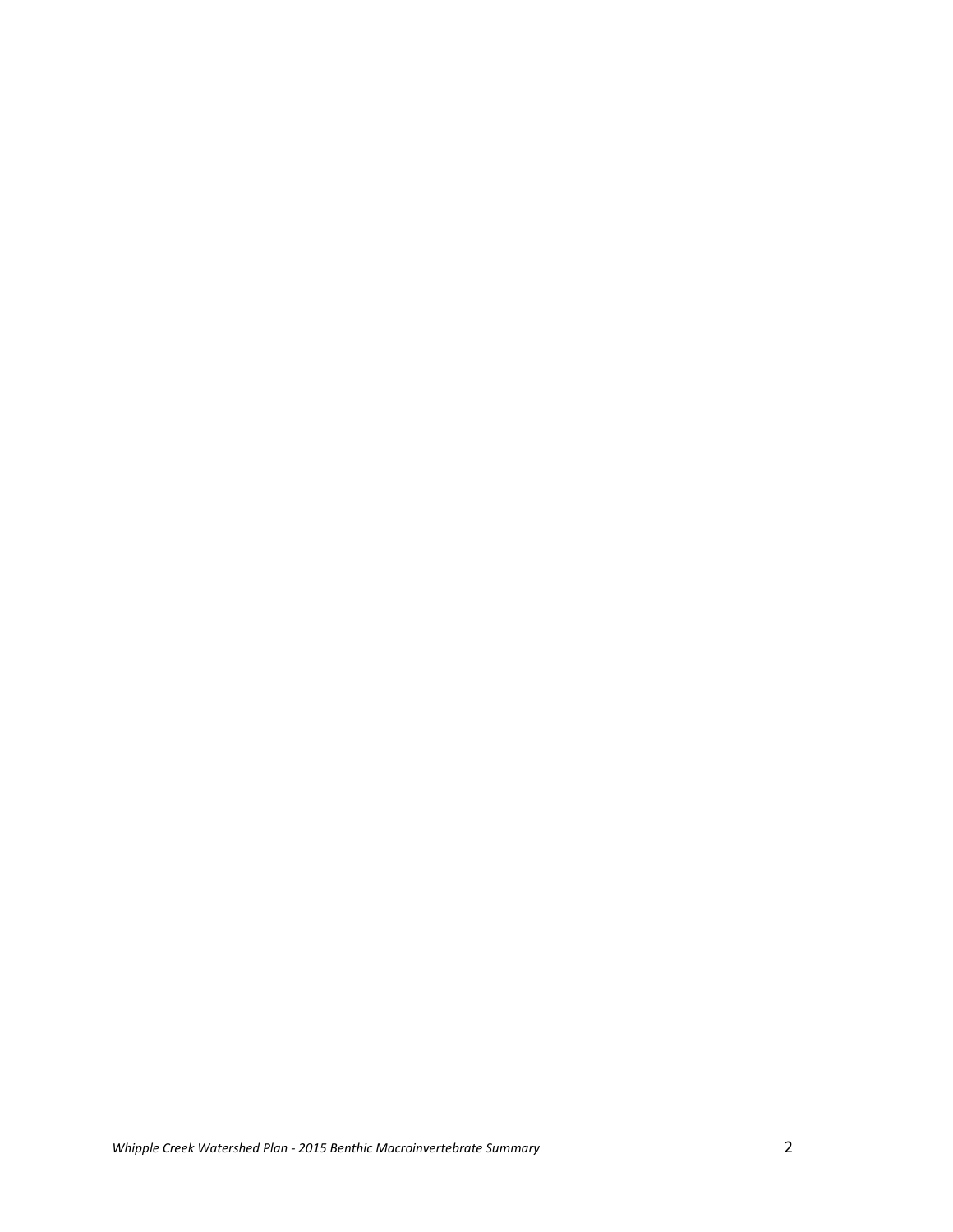# <span id="page-4-0"></span>**Introduction**

The Washington State Department of Ecology issued a 2013-2018 Phase I Municipal Stormwater Permit (Permit) on August 1, 2012 that requires Clark County (County) to select a watershed and perform watershed-scale stormwater planning as outlined in section S5.C.5.c. This summary outlines the results of the 2015 benthic macroinvertebrate field work performed for the Clark County Watershed-Scale Planning of Whipple Creek.

Benthic Macroinvertebrate data, as presented as the Benthic Index of Biological Integrity or BIBI is a widely used stream health indicator in the Pacific Northwest. Macroinvertebrate data will be used to characterize current watershed conditions and compare to modeled flow metrics as described in the Permit. The BIBI is a multimetric index that considers 10 characteristics of the creatures inhabiting gravel riffles in wadeable streams. Stream hydrology impacts on streambed stability have a major influence on the assemblage of creatures livening within the gravel substrate. Benthic macroinvertebrates are good indicators of stream health because of their potentially high numbers, known pollution tolerances, limited mobility, wide range of feeding habits, varied life spans, and dependence on the land environment around the stream. The species and number of macroinvertebrates present in a stream segment are used to calculate a Benthic Invertebrate Index of Biological Integrity (B-IBI) score (Karr, 1998; Karr and Chu, 1999) or other appropriate metrics.

## <span id="page-4-1"></span>**Methods**

#### <span id="page-4-2"></span>**Sampling Schedule**

Most work for benthic macroinvertebrate sampling will take place from July to October. Typically base flow conditions are desired, taking into account low-flow years and the potential for perennial streams to run dry. Benthic macroinvertebrate populations are stable and individuals are large enough to be easily identified at the lab Samples were collected at gravel reaches in the main stem and gravel bedded tributaries during summer base flow (early August 2015).

#### <span id="page-4-3"></span>**Representativeness**

The Watershed Plan Macroinvertebrate project data are intended to be representative of conditions at each sample station. The Clean Water Division utilizes standard monitoring procedures designed to facilitate the collection of representative samples.

Benthic macroinvertebrate protocols are also designed to facilitate the collection of representative samples. For example, macroinvertebrate sampling is typically conducted moving from downstream to upstream to avoid contamination of downstream samples.

#### <span id="page-4-4"></span>**Site Selection**

Key of the BIBI metric assumptions limited sites to stream reaches where sample reaches consisted of riffle-habitat with gravel substrate. Whipple Creek geology is predominantly fine-grained Ice Age Cataclysmic Flood deposits with limited amounts of Pliocene Troutdale Formation sand and gravel deposits. Data will be collected at WPL050, WPL080, MCT010, and PCK010. There are over 10 years of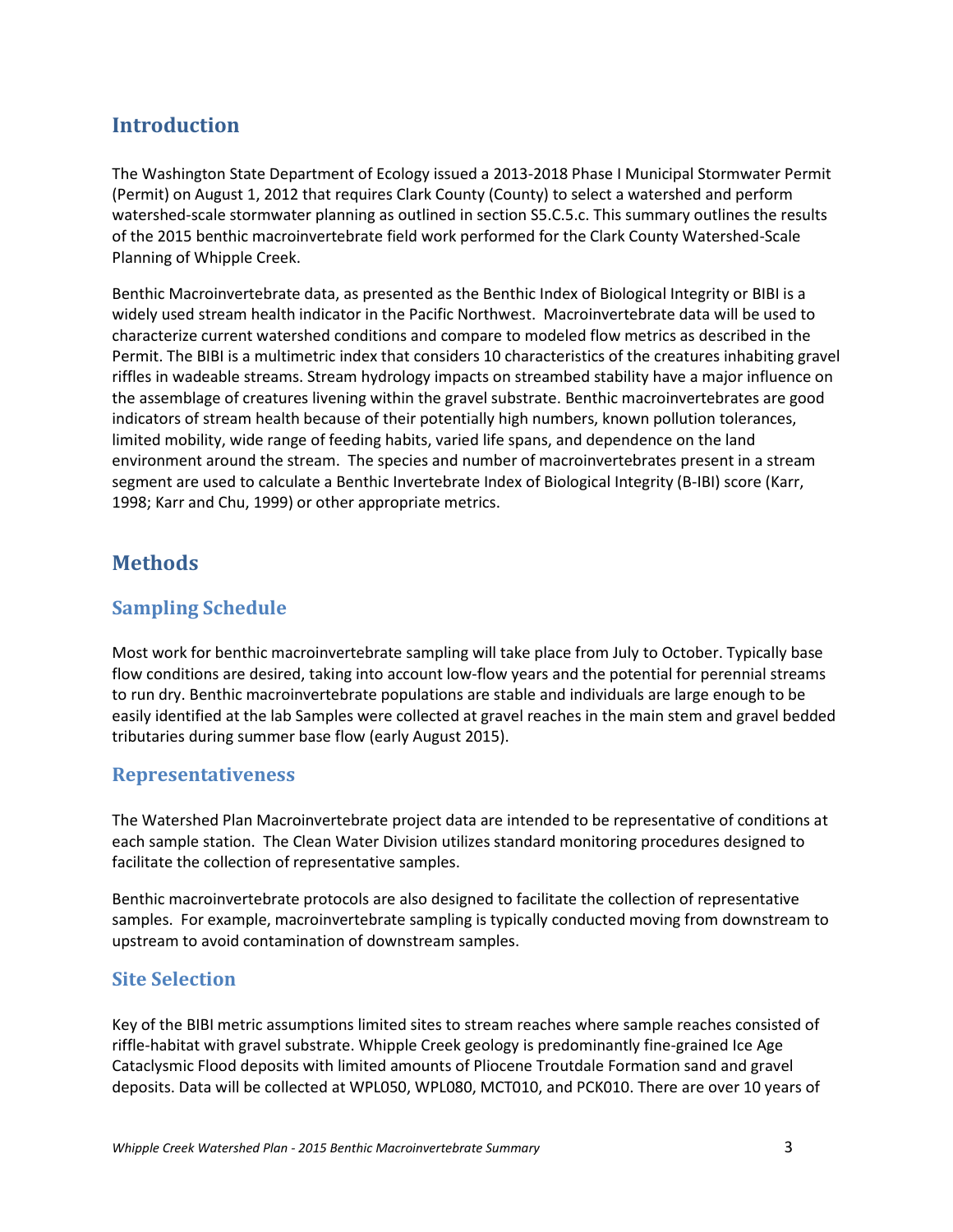macroinvertebrate data at WPL050, and as of 2015, two years at MCT010, PCK010 and WPL080 (Figure1).



<span id="page-5-1"></span>**Figure 1 Clark County macroinvertebrate sites**

#### <span id="page-5-0"></span>**Field Procedures**

Benthic macroinvertebrate samples are collected following procedures described in the Washington State Department of Ecology Standard Operating Procedures and Minimum Requirements for the Collection of Freshwater Benthic Macroinvertebrate data in Wadeable Streams and Rivers (Ecology 2010). All sampling, analyses, and data management procedures are conducted according to guidelines established in the Clark County NPDES Whipple Creek Water Quality and Biological Assessment Project (2014), the county's Standard Procedures for Monitoring Activities: Clark County Water Resources Section (2003), and as referenced in the contracts between Clark County and the laboratory facilities.

All field activities are conducted by CWP staff (Figure 2). Benthic macroinvertebrate samples are collected in one liter polyethylene bottles preserved according to laboratory specifications. These samples are kept refrigerated or in coolers until delivery to the contracted benthic macroinvertebrate laboratory for analysis.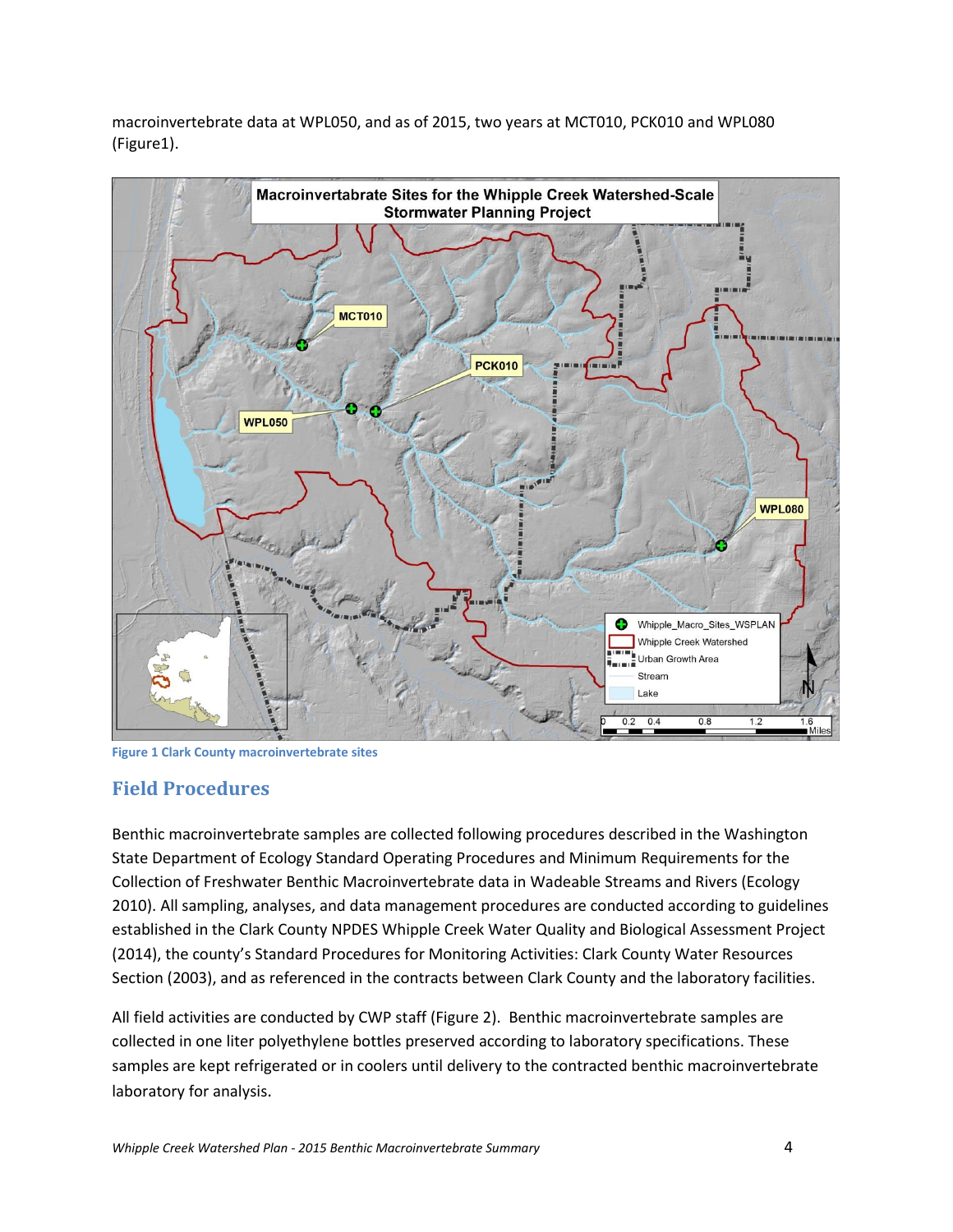

**Figure 2 B-IBI stream macroinvertebrates field sampling**

### <span id="page-6-1"></span><span id="page-6-0"></span>**Results and Discussion**

Table 1 provides an assessment of the 2014 B-IBI scores for the Whipple creek subwatershed. Benthic macroinvertebrates are used as an indicator of stream health as they require high water quality for sensitive species to survive in the waterbody. Laboratory-assigned B-IBI ranges biological integrity are:

- Low: 10 24
- Medium: 24 39
- High: 40 50

The higher the presence of sensitive insect species, the more likely fish and other wildlife will thrive at the location. As of 2015, Three out of four stations had low biological health based on the benthic index. PCK010 and WPL050 represented the lowest scores of the sampled reaches. WPL080 had the highest score on the main stem. MCT010 a tributary of Whipple creek had the overall highest score. However, MCT010A, a duplicate sample of MCT010, had a very low score, which may be accounted for in fouling of the substrate but the field crew. Stations with low to moderate biological health reflect impacts from both urban and rural land uses.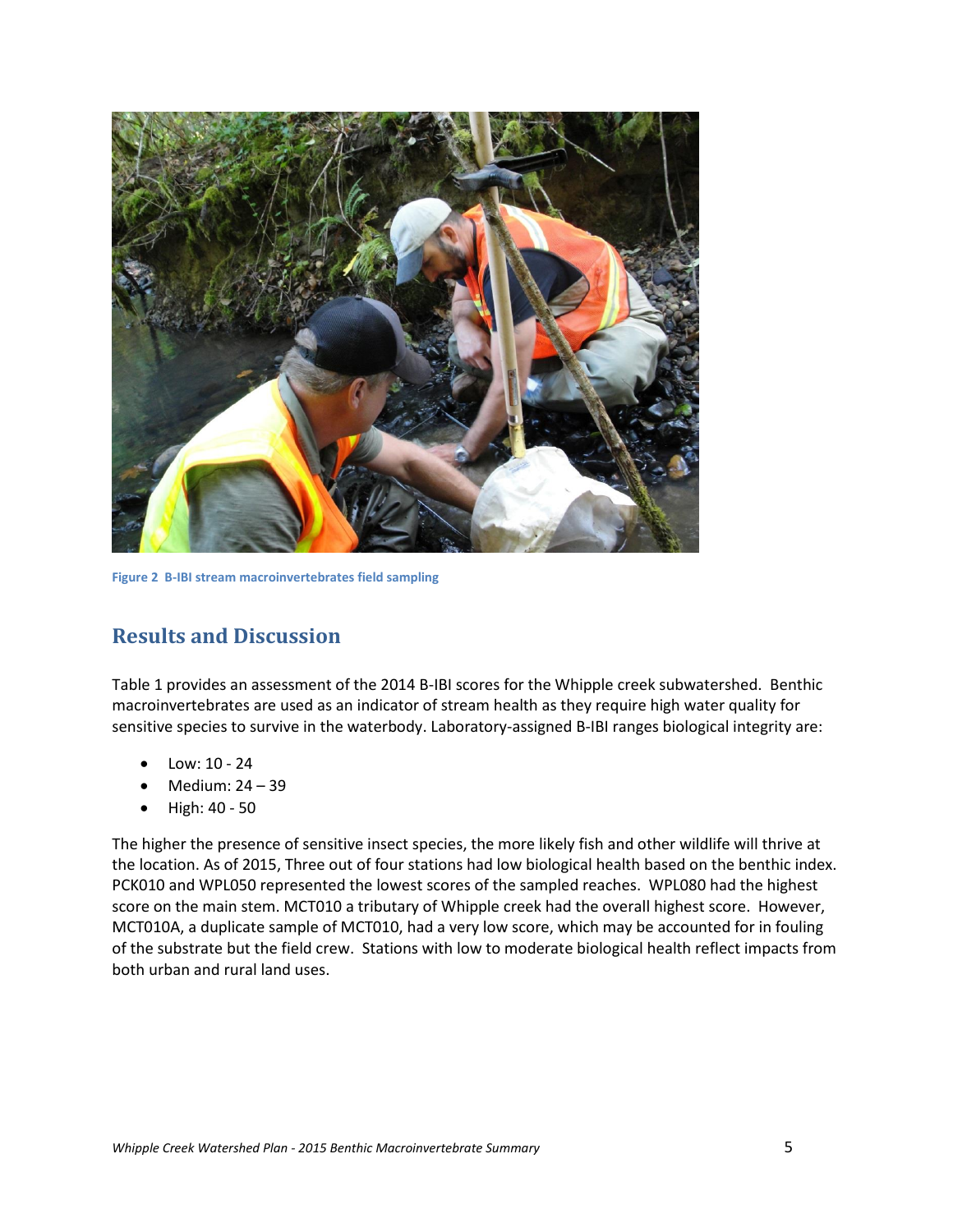#### <span id="page-7-0"></span>**Table 1 2015 Clark County BIBI results**

| <b>Station</b>                 | <b>Packard Creek</b> |              | <b>Whipple Creek</b> |              | <b>Whipple Creek</b> |              | Whipple<br>tributary |              | <b>Whipple</b><br>tributary |              |
|--------------------------------|----------------------|--------------|----------------------|--------------|----------------------|--------------|----------------------|--------------|-----------------------------|--------------|
| <b>River mile</b>              | <b>PCK010</b>        |              | WPL050               |              | <b>WPL080</b>        |              | <b>MCT010</b>        |              | MCT010A-dup                 |              |
| <b>METRIC</b>                  | Value                | <b>Score</b> | <b>Value</b>         | <b>Score</b> | <b>Value</b>         | <b>Score</b> | Value                | <b>Score</b> | Value                       | <b>Score</b> |
| <b>Total number of taxa</b>    | 36                   | 3            | 39                   | 3            | 43                   | 4            | 44                   | 4            | 39                          | 3            |
| Number Ephemeroptera taxa      | 4                    | 1            | 4                    |              | 3                    | 1            | 4                    |              | 4                           |              |
| Number Plecoptera taxa         | $\overline{2}$       | 1            |                      |              | 5                    | 3            | 6                    | 3            | 4                           | 3            |
| <b>Number Trichoptera taxa</b> | 5                    | 3            | 6                    | 3            | $\overline{7}$       | 3            | 6                    | 3            | 5                           | 3            |
| Number of long-lived taxa      | 4                    | 3            | 3                    | 3            | 4                    | 3            | 4                    | 3            | 4                           | 3            |
| Number of intolerant taxa      | 2                    | 1            |                      | 1            | $\Omega$             | 1            | 4                    | 5            | $\overline{2}$              | 1            |
| % Tolerant taxa                | 73.55                | 1            | 60.41                | 1            | 61.43                | 1            | 25.45                | 3            | 37.89                       | 3            |
| % Predator                     | 3.5                  | 1            | 3.7                  | 1            | 7.3                  | 1            | 12.5                 | 3            | 8.4                         | $\mathbf{1}$ |
| Number of clinger taxa         | 17                   | 3            | 19                   | 3            | 22                   | 5            | 16                   | 3            | 19                          | 3            |
| % Dominance (3 taxa)           | 62.2                 | 3            | 46.2                 | 5            | 50.1                 | 3            | 42.4                 | 5            | 64                          | 3            |
| <b>TOTAL SCORE</b>             |                      | 20           |                      | 22           |                      | 25           |                      | 33           |                             | 24           |

**Error! Reference source not found.** provides an assessment of the 2014 B-IBI scores for the Whipple creek subwatershed. All of the scores were poor with the exception of MCT 010 tributary, which is consistent with the 2015 results. MCT010 is a fairly isolated tributary with little urban influences. The site is primarily surrounded by rural private land.

#### <span id="page-7-1"></span>**Table 2 2014 Clark County BIBI results**

| <b>Station</b>              | <b>Packard Creek</b> |              | <b>Whipple Creek</b> |              | <b>Whipple Creek</b> |                | <b>Whipple tributary</b> |              | <b>Packard Creek</b> |              |
|-----------------------------|----------------------|--------------|----------------------|--------------|----------------------|----------------|--------------------------|--------------|----------------------|--------------|
| <b>River mile</b>           | <b>PCK010</b>        |              | <b>WPL050</b>        |              | <b>WPL080</b>        |                | <b>MCT010</b>            |              | PCK010A-dup          |              |
| <b>METRIC</b>               | <b>Value</b>         | <b>Score</b> | Value                | <b>Score</b> | Value                | <b>Score</b>   | Value                    | <b>Score</b> | <b>Value</b>         | <b>Score</b> |
| <b>Total number of taxa</b> | 31                   | 3            | 32                   | 3            | 40                   | $\overline{4}$ | 44                       | 4            | 29                   | 3            |
| Number Ephemeroptera taxa   | 3                    |              | 4                    |              | 2                    |                | 6                        |              | 3                    | 1            |
| Number Plecoptera taxa      | 2                    |              | 2                    |              | 5                    | 3              | 7                        | 3            | $\overline{2}$       |              |
| Number Trichoptera taxa     | $\overline{2}$       |              | 5                    | 3            | 5                    | 3              | 3                        | 3            | $\overline{2}$       | 1            |
| Number of long-lived taxa   | 4                    | 3            | 6                    | 5            | $\overline{7}$       | 3              | $\overline{7}$           | 3            | 4                    | 3            |
| Number of intolerant taxa   | $\Omega$             |              |                      |              |                      |                | 3                        | 5            |                      |              |
| % Tolerant taxa             | 53.96                |              | 35.25                | 3            | 59.50                |                | 21.58                    | 3            | 39.93                | 3            |
| % Predator                  | 1.66                 |              | 0.72                 |              | 5.41                 |                | 2.34                     | 3            | 1.78                 |              |
| Number of clinger taxa      | 10                   |              | 15                   | 3            | 14                   | 5              | 15                       | 3            | 12                   | 3            |
| % Dominance (3 taxa)        | 69                   | 3            | 55                   | 3            | 54                   | 3              | 40                       | 5            | 63                   | 3            |
| <b>TOTAL SCORE</b>          |                      | 16           |                      | 24           |                      | 24             |                          | 32           |                      | 20           |

Maximum score of 50.

Each metric scored:

1=low, 3=moderate, 5=high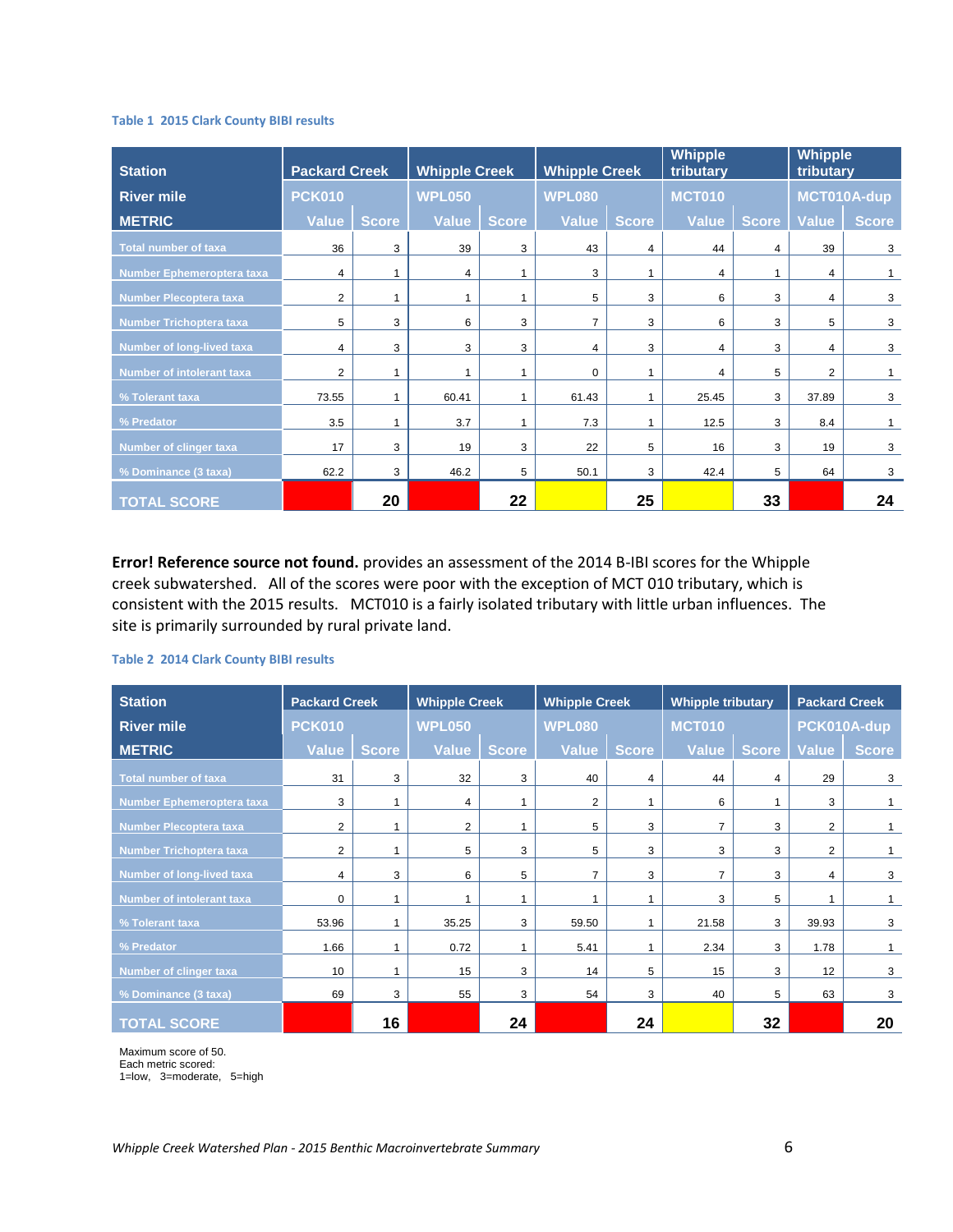# **Conclusions**

The B-IBI scores for the 2015 sampled year are consisted with the urbanized land-use expected. Biological condition has remained about the same over the two-year assessment period.